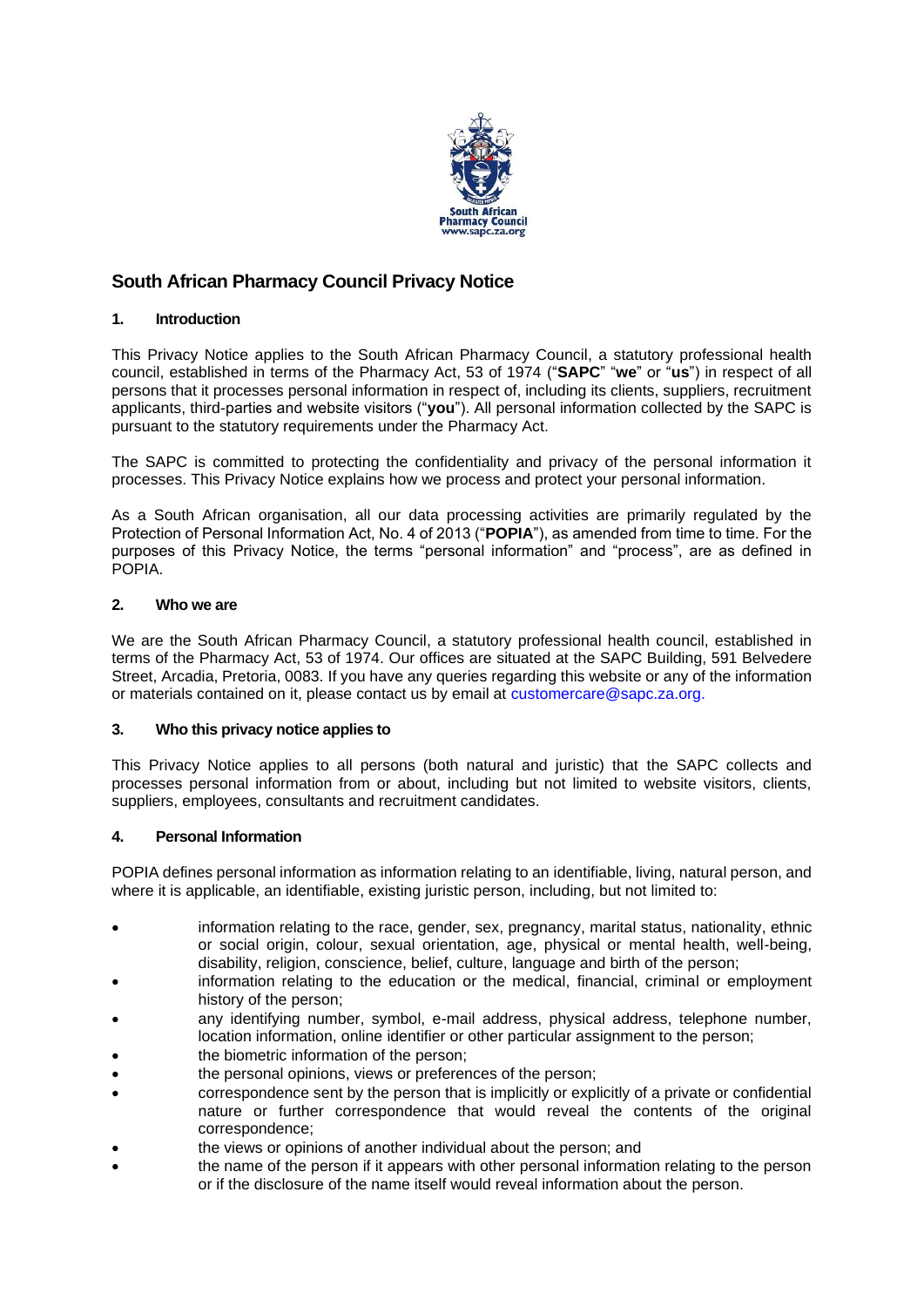### **5. What personal information we may collect and process**

While using our website, or engaging with us for any reason, you may be required to provide us with your personal information. This may happen when, for example, you send through an enquiry on a contact form on our website, you contract with us for the provision of any of our services (applications), or you make any financial transactions using the E-Commerce services, or when concluding a contract with us.

In certain instances, you may also be required to provide us with sensitive information that is classified by POPIA as special personal information. The collection of this information from you, when required, will be necessary in order to achieve the purpose that we are collecting and processing it for. Some of the personal information that we may collect from you, could include:

- Identification details such as name, surname, ID/Passport Number;
- Contact details, such as phone numbers, email addresses, physical and postal addresses;
- Demographical details, such as race, and age groups;
- Financial information, such as account numbers;
- Credit information;
- Background information:
- Qualification information;
- Professional body registration information;
- When visiting our website, anonymised data relating to your location and your browser type. browser version, the pages of our website that you visit, the date and time of your visit, the duration of time spent on the website pages and other applicable statistics which are recorded by Google Analytics to analyse user behaviour on our website. No personally identifiable Information is collected at any point;
- When you use one of our contact forms on our website, personal information may be requested and once submitted will be stored in the database of our website.

### **6. Who we collect your personal information from**

Generally, we collect your personal information directly from you. However, in certain circumstances we may also collect your personal information from other sources, where this is necessary to achieve the purpose that such information is being collected for, in terms of the Pharmacy Act.

Generally, the collection of personal information from you and the other sources referred to above is mandatory in order to achieve the purpose for which it is being collected by us (as set out below). We will notify you where the collection of certain personal information is voluntary and not mandatory. The refusal to provide us with the mandatory personal information that we may require, may have an impact on our ability to provide you with our services or to achieve the purpose that we require the personal information for.

### **7. The purposes that we may use personal information for**

We may **collect, use, share and/or generally process** your personal information (including, where applicable your special personal information) for the following purposes ("**Permitted Purposes**"):

- To provide you with our services;
- To comply with all legislative and legal requirements placed on us, which may include, but not be limited to, legislative reporting and document retention periods and where the law requires that information be notified to third parties (such as government institutions or statutory bodies);
- To conclude or perform a contract/application with you, or to take any steps linked to or necessary for the conclusion or performance of a contract/application with you;
- Where necessary, for any purposes which are in our, your, or a third party's legitimate interest;
- To perform general administrative, operational, management and performance functions and activities relating to the operation and running of our business and of our website, and for the purposes of managing our legal and operational affairs;
- For any purposes which are required or authorised by law;